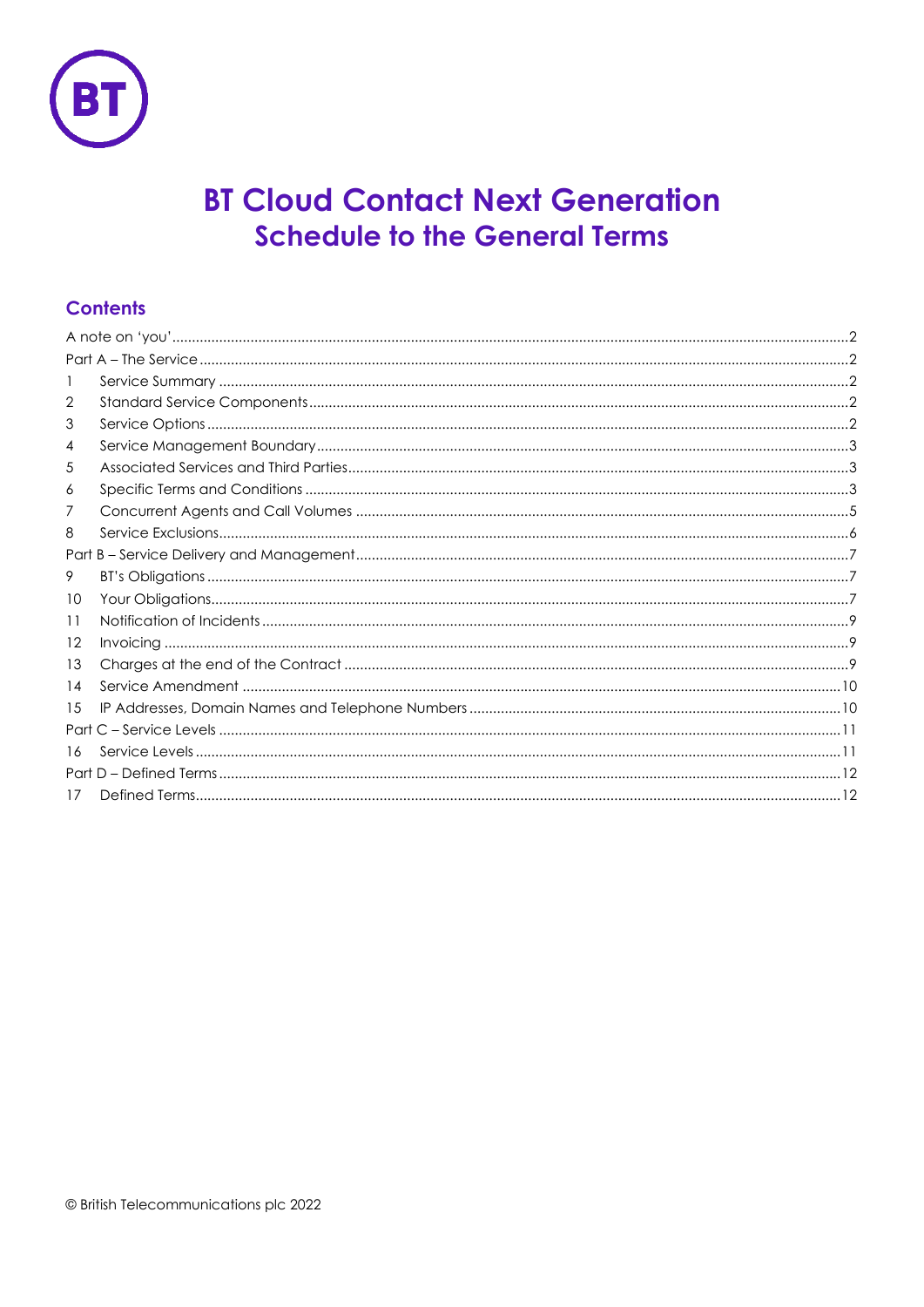

#### <span id="page-1-0"></span>**A note on 'you'**

'You' and 'your' mean the Customer.

Phrases that refer to 'either of us', 'either one of us', 'each of our', 'both of us' or 'one of us' mean one or both of BT and the Customer, whichever makes sense in the context of the sentence.

### <span id="page-1-1"></span>**Part A – The Service**

#### <span id="page-1-2"></span>**1 Service Summary**

BT will provide you with an IP-based contact centre application that is hosted on BT servers and allows you to interact with your customers using Telephony, Email, and Instant Messaging, comprising:

- 1.1 the standard service components; and
- 1.2 any of the Service Options that are selected by you as set out in any applicable Order,
	- (the "**Service**").

#### <span id="page-1-3"></span>**2 Standard Service Components**

BT will provide you with the following standard service components ("**Standard Service Components**") in accordance with the details set out in any applicable Order:

- <span id="page-1-5"></span>2.1 **BT Cloud Contact Platform**: access to the BT Cloud Contact Platform, which will allow any individual authorised by you to be responsible for administering users ("**Administrator**") to:
	- 2.1.1 register and de-register users (Agents, Supervisors, Administrators), their permissions;
	- 2.1.2 manage the profile of each Supervisor and Agent including the Groups and Teams to which they belong;
	- 2.1.3 manage Queues, Release codes, Wrap-up codes and other configuration settings;
	- 2.1.4 manage any other activity that is provided as part of the Service;
- 2.2 **BT OneDesktop**: access to the BT OneDesktop for Agents and Supervisors, according to their access permissions as managed by Administrators, which will allow:
	- 2.2.1 an Agent to take inbound communications (such as voice, voicemail, call-back email and chat) and place outbound communications based on the Call Routing Strategies, which, for Telephony, will be in accordance with one of the following levels of Telephony quality, as is set out in the Order:
		- (a) Full Voice Quality: the full level of Telephony quality as detailed in the Order; or
		- (b) Compressed Voice Quality: a degraded level of Telephony quality as detailed in the Order; and
	- 2.2.2 a Supervisor to monitor Agents on inbound voice calls, access Voice Recordings and historical and realtime reporting on the Service;
- 2.3 **Designer Application**: access to the Designer Application and the FTP Server for Administrators, which will allow an Administrator to manage the ongoing configuration of Interactive Voice Response and Call Routing Strategies;
- 2.4 **Administration**: access to all administration portals provided with the Service;
- 2.5 **Reporting**: access to historical and real time reporting portals;
- 2.6 **Storage**: capability for storage of historical reports, Voice Recordings and CRM data in accordance with the storage limits set out in the Order; and
- 2.7 **User Guides**: information for Users on how to use the Service.

#### <span id="page-1-4"></span>**3 Service Options**

BT will provide to you any of the following options that are set out in any applicable Order ("**Service Options**") and in accordance with the details set out in that Order:

- 3.1 **Media**: further communication channels in addition to voice, email and chat such as social media;
- <span id="page-1-6"></span>3.2 **Voice Recording**: the ability to automatically or manually record Telephony calls ("**Voice Recording**");
- 3.3 **Integration**: Software and configurations that enables the Service to integrate with BT applications or third party applications such as CRM, Knowledge Management;
- 3.4 **WFM/WFO Connector**: Software that enables the Service to integrate with the 'BT Optimise Contact' service;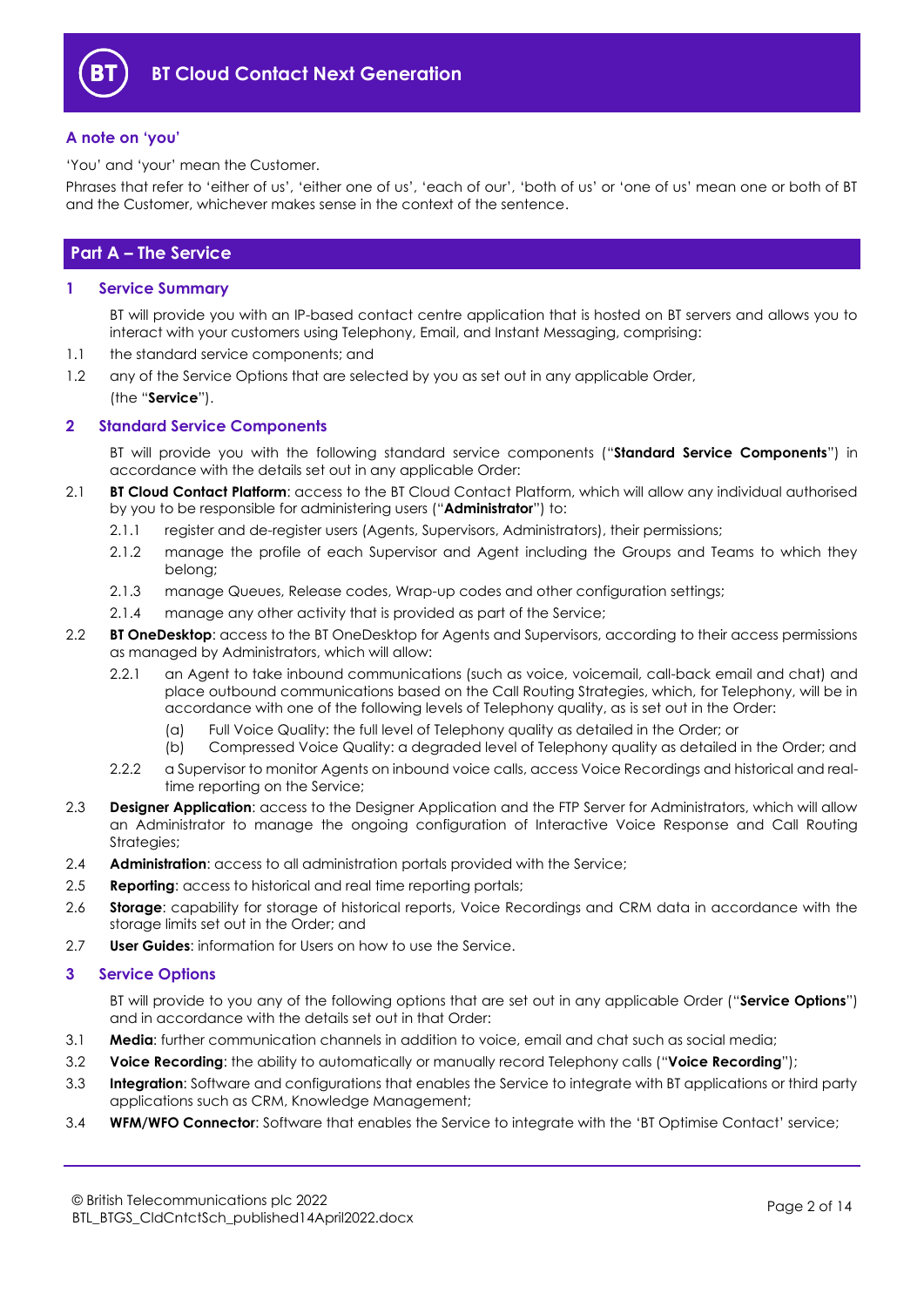

- 3.5 **Messenger Connector**: Software that acts as a connector between your chat end points (e.g., Facebook Messenger, Twitter, Skype for Business, SMS) and the Service. This Service Option is not suitable for exchange of confidential information;
- 3.6 **Historical Report Analyst**: an application that allows the creation of reports based on a statistical data warehouse.
- 3.7 **Bulk Download Tool**: a enables authorised users to view and schedule reports based on all on the BT Server stored inbound communications and outbound communications;
- 3.8 **Phone Only Agents**: the ability for Agents to make and receive Telephony calls without using the BT OneDesktop;
- <span id="page-2-5"></span>3.9 **Preview Dialler**: an automatic telephone dialling system that dials from a list of numbers. It presents the Agent contact information to be called and requires a response either to make or decline the call;
- <span id="page-2-4"></span>3.10 **Preview and Progressive Dialler**: an automated dialling system that presents contact information to the Agent prior to dialling the phone number. The Agent can be given a specific period of time to perform this review prior to the dialler automatically placing the call;
- 3.11 **Delivery Portal**: a self-service portal that enables management of certain functions including without limitation: managing users, uploading and activating prompts, flow changes and management of opening hours;
- 3.12 **Digital Self-services**: a chat application started on the web or smart phone (an app or chat bot) that allows customers to ask questions or request a transaction. It also allows the customer to escalate the chat to a live Agent.
- 3.13 **Agent Assist**: allows Agents to access a knowledge base and to receive automated suggestions for next actions;
- 3.14 **Resilience**: customer can request to implement several resilience options;
- 3.15 **Professional Services**: any Professional Services in addition to the standard delivery of the Service provided by BT in accordance with Paragraph [9.1.](#page-6-3)
- 3.16 **Bring Your Own Bot**: an API to integrate with third party cognitive services:
	- (a) http-based APIs for interfacing with third party voice cognitive services that convert voice-to–text and text to voice, and
	- (b) http-based APIs for connecting to third party bot frameworks.

#### <span id="page-2-0"></span>**4 Service Management Boundary**

- 4.1 BT will provide and manage the Service as set out in Parts B and C of this Schedule and as set out in the Order up to the demarcation points where your voice and data services (including any equipment managed or controlled by you) interconnect with:
	- 4.1.1 in respect of Voice Connectivity, the Media Gateway(s) used by the Service;
	- 4.1.2 in respect of Data Connectivity, the BT Cloud Contact Firewall(s) used by the Service;
- 4.2 BT will have no responsibility for the Service outside each Service Management Boundary including but not limited to anything that is your responsibility as set out in Paragraph [10.](#page-6-2)
- 4.3 BT does not make any representations, whether express or implied, about the interoperability between the Service and any Customer Equipment.

#### <span id="page-2-1"></span>**5 Associated Services and Third Parties**

- <span id="page-2-3"></span>5.1 You will have the following services in place that will connect to the Service and are necessary for the Service to function and will ensure that these services meet the minimum technical requirements that BT specifies:
	- 5.1.1 a service supplied by BT that enables inbound Telephony calls;
	- 5.1.2 a service supplied by BT that enables outbound Telephony calls;
	- 5.1.3 a service supplied by BT or third party that enables data transport between the BT Cloud Contact platform and the Users; and
	- 5.1.4 a service supplied by BT or third party that enables messaging services between Users on the BT Cloud Contact Platform and end users,

#### (each an "**Enabling Service**").

5.2 If BT provides you with any services other than the Service (including, but not limited to any Enabling Service) this Schedule will not apply to those services and those services will be governed by their separate terms and conditions.

#### <span id="page-2-2"></span>**6 Specific Terms and Conditions**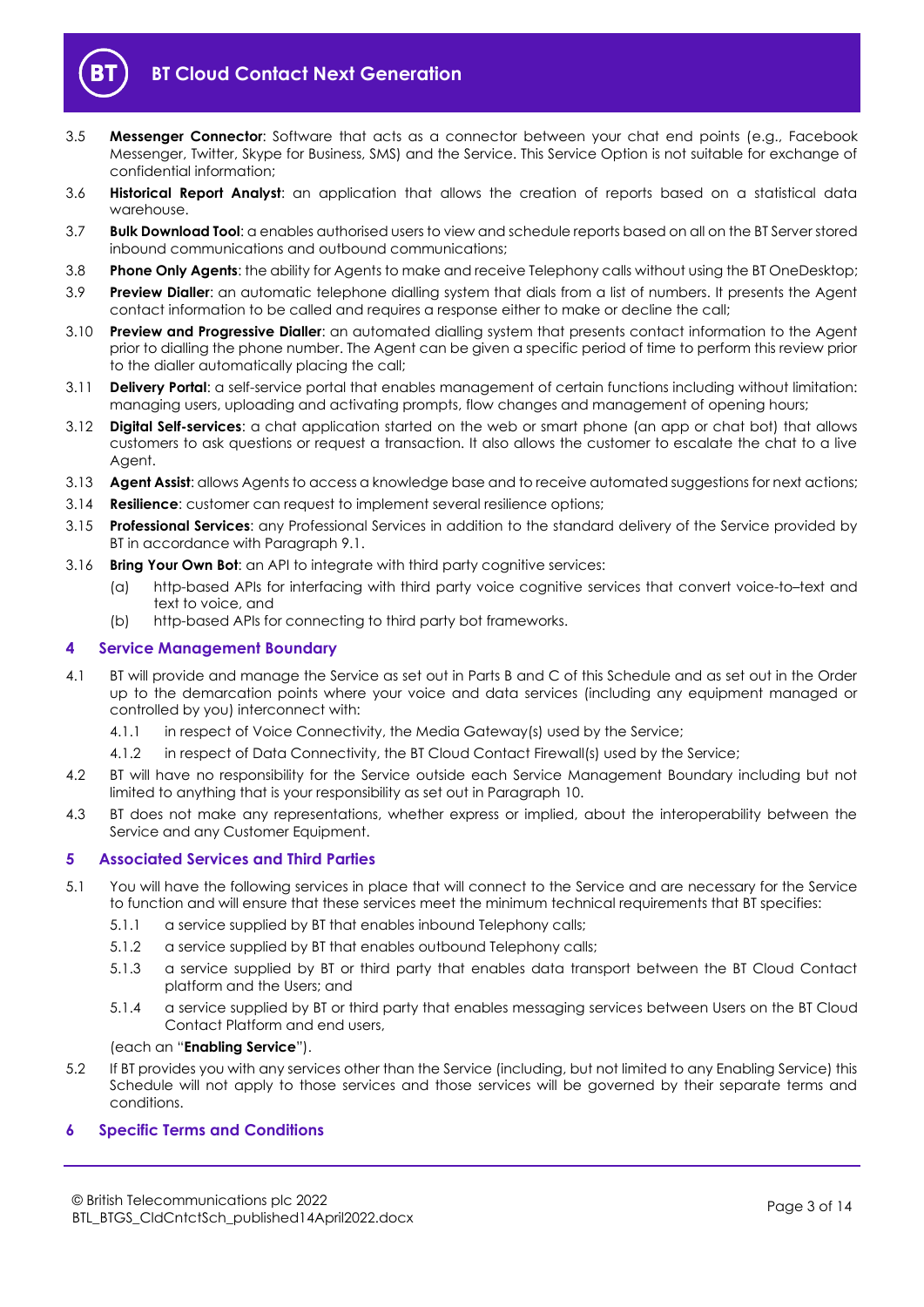

#### <span id="page-3-1"></span>6.1 **Minimum Period of Service**

- 6.1.1 Unless one of us gives Notice to the other of an intention to terminate the Service at least 90 days before the end of the Minimum Period of Service or a Renewal Period ("**Notice of Non-Renewal**"), at the end of the Minimum Period of Service or any subsequent Renewal Period, the Service will automatically extend for the Renewal Period, and both of us will continue to perform each of our obligations in accordance with the Contract.
- 6.1.2 If one of us gives a Notice of Non-Renewal, BT will cease delivering the Service at the time of 23:59 on the last day of the Minimum Period of Service or subsequent Renewal Period.

#### <span id="page-3-0"></span>6.2 **Access to Emergency Services**

- 6.2.1 You acknowledge and agree that the Service does not provide the ability for Users to call the emergency services by dialling "**999**" or "**112**", nor does it provide caller location information.
- 6.2.2 Except that where applicable laws require the Service to meet certain emergency access requirements the following terms shall apply:
	- (a) You must fulfil for the Service to be compliant with applicable emergency access rules;
	- (b) Your agents residing in the USA must use BT One Voice GSIP full PSTN service for making outbound calls;
	- (c) You must assign a personal phone number (a.k.a. DID = Direct Inward Dial or personal DNIS) to each of your BT Cloud Contact users in the USA for making outbound calls;
	- (d) BT will highlight your obligations in instructions provided to you. Failure to cooperate with BT's instructions may put you at risk for legal liability associated with non-compliance;
	- (e) You must provide and populate the end user's dispatchable address location information. Failure to do so will cause the emergency call to be routed to an operator which will trigger a charge that will be passed to you;
	- (f) Where you will be performing your own compliance with applicable emergency access rules, you will indemnify BT for any proceedings which may occur because of your failure to ensure compliance with laws relating to emergency service calling.
- 6.2.3 If the Service is used in conjunction with a third-party SIP service, you must provide BT with written confirmation that you or your SIP supplier will comply with all regulatory obligations applicable to the provision of PSTN and Voice over IP (VOIP) services.
- 6.2.4 If you use a third party SIP provider, you are responsible for ensuring that your voice service provider provides network CLI in accordance with the regulatory provisions associated with outgoing and incoming voice traffic, the rules and guidelines for CLI handling commonly accepted in the carrier industry, and that its voice service provider (which includes providers of PSTN services or PSTN-equivalent VoIP services) puts appropriate measures in place to enable Users to call the emergency services, to correctly identify the caller's location and to provide such location information to the proper publicsafety answering point. For this paragraph [6.2](#page-3-0) the applicable voice service provider shall include provider of PSTN service or PSTN-equivalent VoIP service.
- 6.2.5 By purchasing the Service from BT, you confirm and agree that:
	- (a) the Service may not offer all the features generally expected from a conventional phone line;
	- (b) the Service may sometimes be unavailable as a result of things over which BT has no control, for example, the weather, power disruptions and failures of your internet service provider (ISP) or broadband connection and that in such circumstances all services (including access to emergency services) will also be unavailable;
	- (c) connectivity to public emergency services is subject to the above and the phone number and automated location details will be provided only to the extent that is technically feasible. As a result, Users may have to provide their location information and phone number verbally to the relevant emergency services operator;
	- (d) where you use the Service outside of your Users' normal locations, calls may not be connected to the domestic emergency services upon dialing the appropriate emergency number;
	- (e) where updated location information is required by local law for each VoIP extension or trunk in use, you or your Users must use relevant tools to register the physical location where they will be using the Service. Initial location will be registered as a part of subscribing to the Service. It is your or your user's responsibility to maintain the accuracy of their location address if there are any changes. If your service desk does not update BT with changes through the process defined by BT, it may not be possible for emergency operators and authorities to identify Users' locations and phone numbers when they dial emergency services. When they dial emergency services, they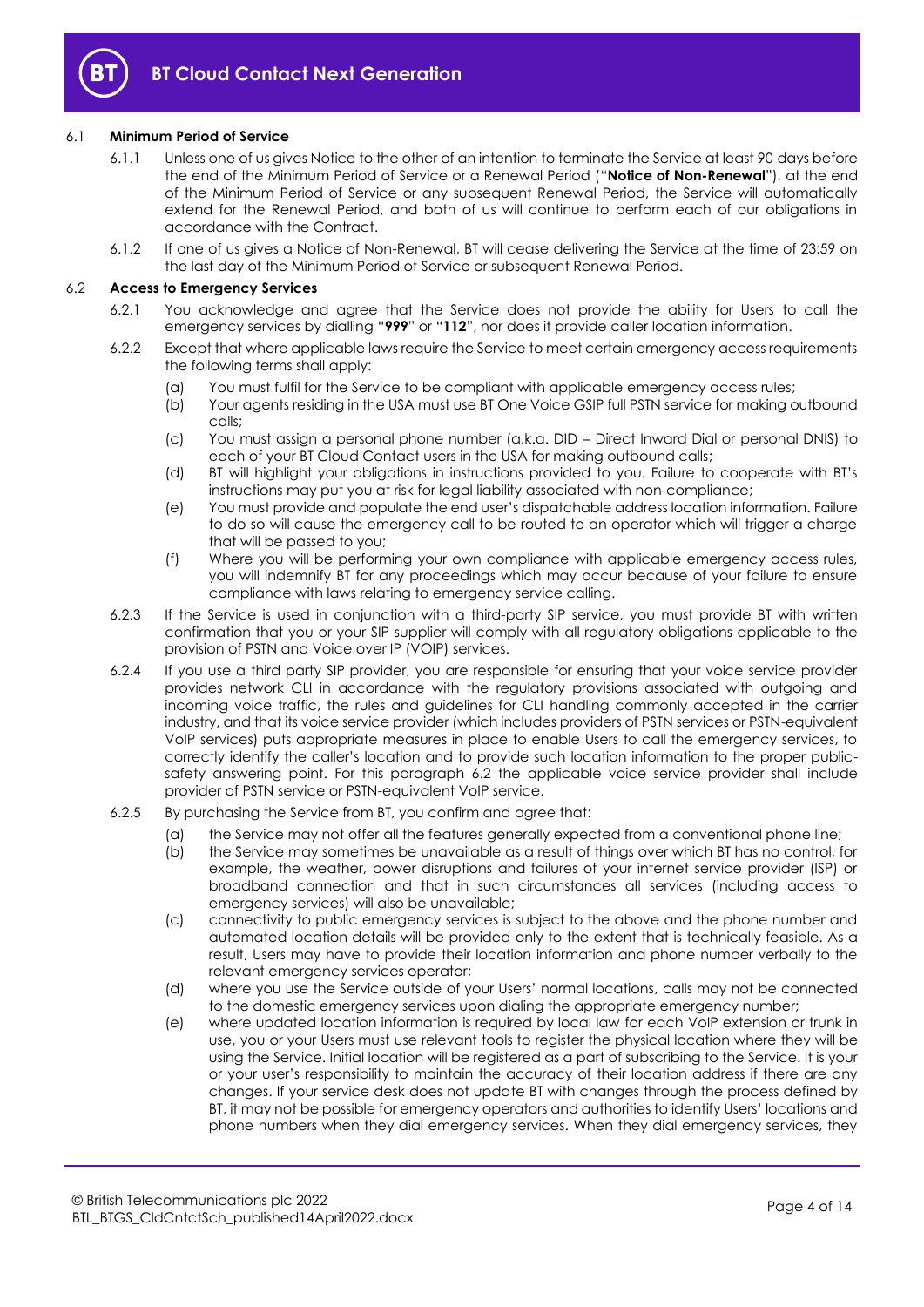will need to state their location and phone number promptly and clearly, as emergency operators and authorities may not have this information;

- (f) emergency operators and authorities may not be able to identify the User's phone number to call back if CLI was not transmitted by your voice service provider, the call is unable to be completed, is dropped, or disconnected, or if Users are unable to speak to tell them the phone number or if the Service is not operational for any reason. Emergency operators and authorities may also not be able to hold the line open if Users disconnect the call;
- (g) it is your responsibility to inform all potential users of the Service of the above limitations and you understand and accept that the Users should always have an alternative means of accessing emergency services;
- (h) BT will not be liable for any failure by you to comply with this paragraph 6.2, and that you will be liable to BT for any Claims, losses, costs, or liabilities incurred or suffered by BT due to your failure to comply with this paragraph 6.2.
- (i) You shall indemnify, defend and hold BT, its directors, officers, employees, agents, consultants, contractors, subcontractors, or other representative of BT harmless from any and all claims arising out of Emergency Service calls – including claims of invasion of the right to privacy or confidentiality and any and all claims to extent arising out of any act or omission of you or any User caused or claimed to be caused by installation, operation, presence, condition, occasion or use of Emergency Services features or equipment.

#### 6.3 **Access to Internet**

You acknowledge and agree that where the Service provides access to the Internet, the use of the Internet is entirely at your own risk.

#### <span id="page-4-0"></span>**7 Concurrent Agents and Call Volumes**

- <span id="page-4-5"></span><span id="page-4-3"></span><span id="page-4-2"></span>7.1 BT will provide, for your own use, capacity for:
	- 7.1.1 in the first Call Capacity Period, the volume of Concurrent Agents set out in the Order;
	- 7.1.2 in each subsequent Call Capacity Period:
		- (a) the volume of Concurrent Agents set out in the Order; or
		- (b) the volume of Concurrent Agents set out in a forecast for that Call Capacity Period issued in accordance with Paragraph [7.2](#page-4-1)

PROVIDED ALWAYS THAT:

- (a) any increase in capacity from the previous Call Capacity Period is no more than 400 Agents: and
- (b) prior notice of the relevant forecast is provided to cloudcontact.product@bt.com as follows:

| Required prior notice to BT | <b>Additional capacity</b> |
|-----------------------------|----------------------------|
| 30 days                     | Up to 120                  |
| 60 days                     | $120 - 200$                |
| 90 days                     | $200 - 400$                |
| By arrangement              | >400                       |
|                             |                            |

<span id="page-4-4"></span>7.1.3 Notwithstanding Paragraph7.1.2, you may request to cloudcontact.product@bt.com on less than 30 days' notice, additional capacity corresponding to the volume of Concurrent Agents provided to you under Paragraph [7.1.1](#page-4-2) an[d 7.1.2](#page-4-3) as follows:

| <b>Volume of Concurrent Agents</b> | <b>Additional capacity</b> |
|------------------------------------|----------------------------|
| $0 - 100$                          | 30                         |
| $101 - 300$                        | 60                         |
| $301 - 500$                        | 80                         |
|                                    |                            |

The highest volume identified in paragraphs [7.1.1](#page-4-2) to [7.1.3](#page-4-4) per Call Capacity Period is referred to herein as the "**Allowed Capacity**".

- <span id="page-4-1"></span>7.2 If at any time during a Call Capacity Period, the volume of Concurrent Agents exceeds the Allowed Capacity, you will, at the end of that Call Capacity Period, provide BT with a written forecast of the capacity of Concurrent Agents required in the following Call Capacity Period.
- 7.3 If you do not use all the Allowed Capacity in any Call Capacity Period, BT may reduce the Allowed Capacity in the following Call Capacity Period.
- 7.4 For the purposes of Paragraph 7.5 'Queue Cap' means the maximum number of calls which may be placed on hold or queued at the relevant time.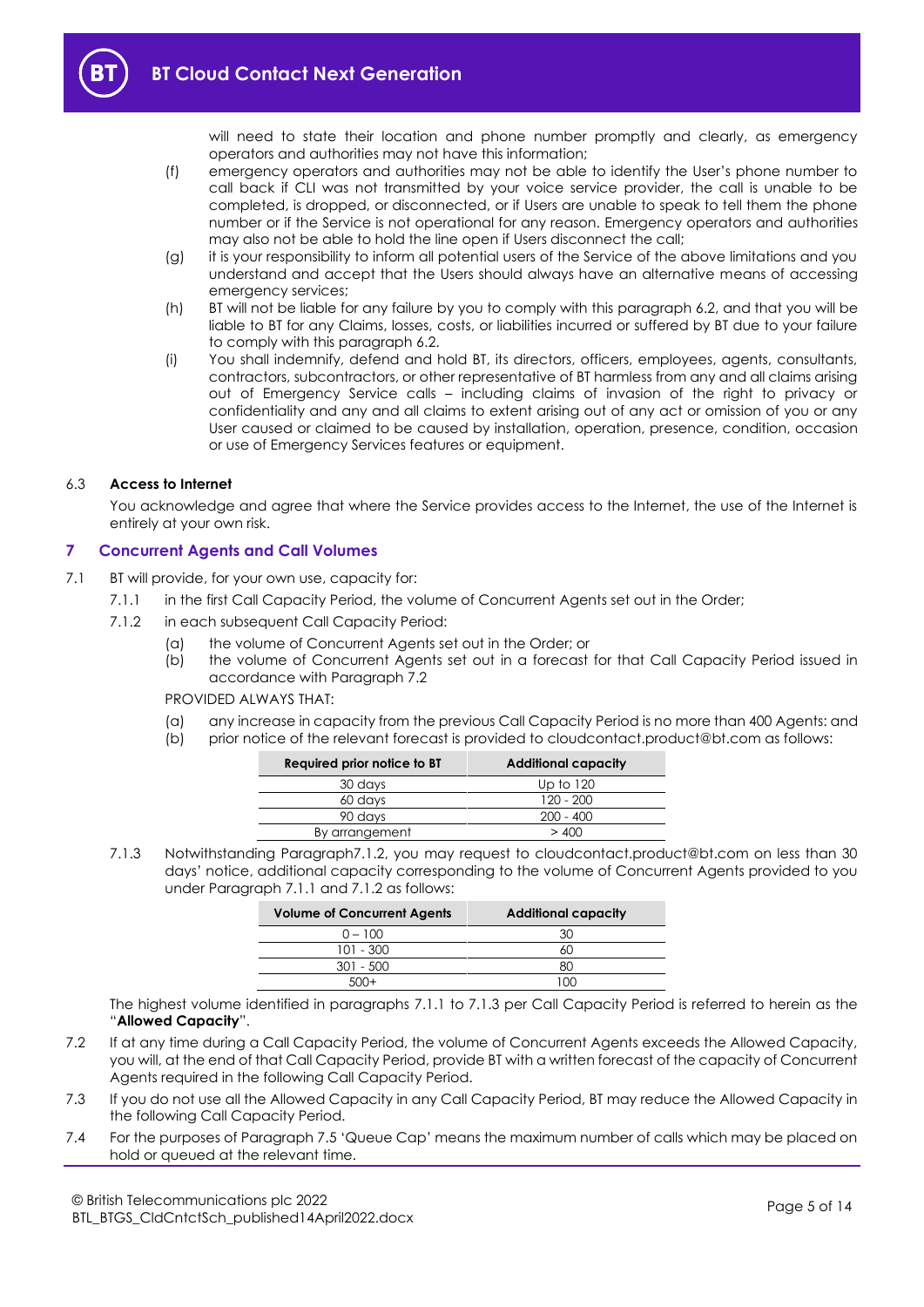

- 7.5 You have a Queue Cap of 20% of the total number of calls being handled simultaneously by Agents at the relevant time.
- 7.6 You will pay additional Charges as set out in the Order for any capacity used that exceeds the Queue Cap.
- 7.7 BT may de-register any Agent from using the Service if that Agent:
	- 7.7.1 does not log on to the BT OneDesktop within the first Call Capacity Period; or
	- 7.7.2 does not log on to the BT OneDesktop for any continuous period of six months following the first Call Capacity Period.

#### <span id="page-5-0"></span>**8 Service Exclusions**

- 8.1 BT does not support VOIP calls and will not accept a report of an Incident in respect of VOIP calls.
- 8.2 BT is not responsible for notifying the VOIP carrier of any Incidents.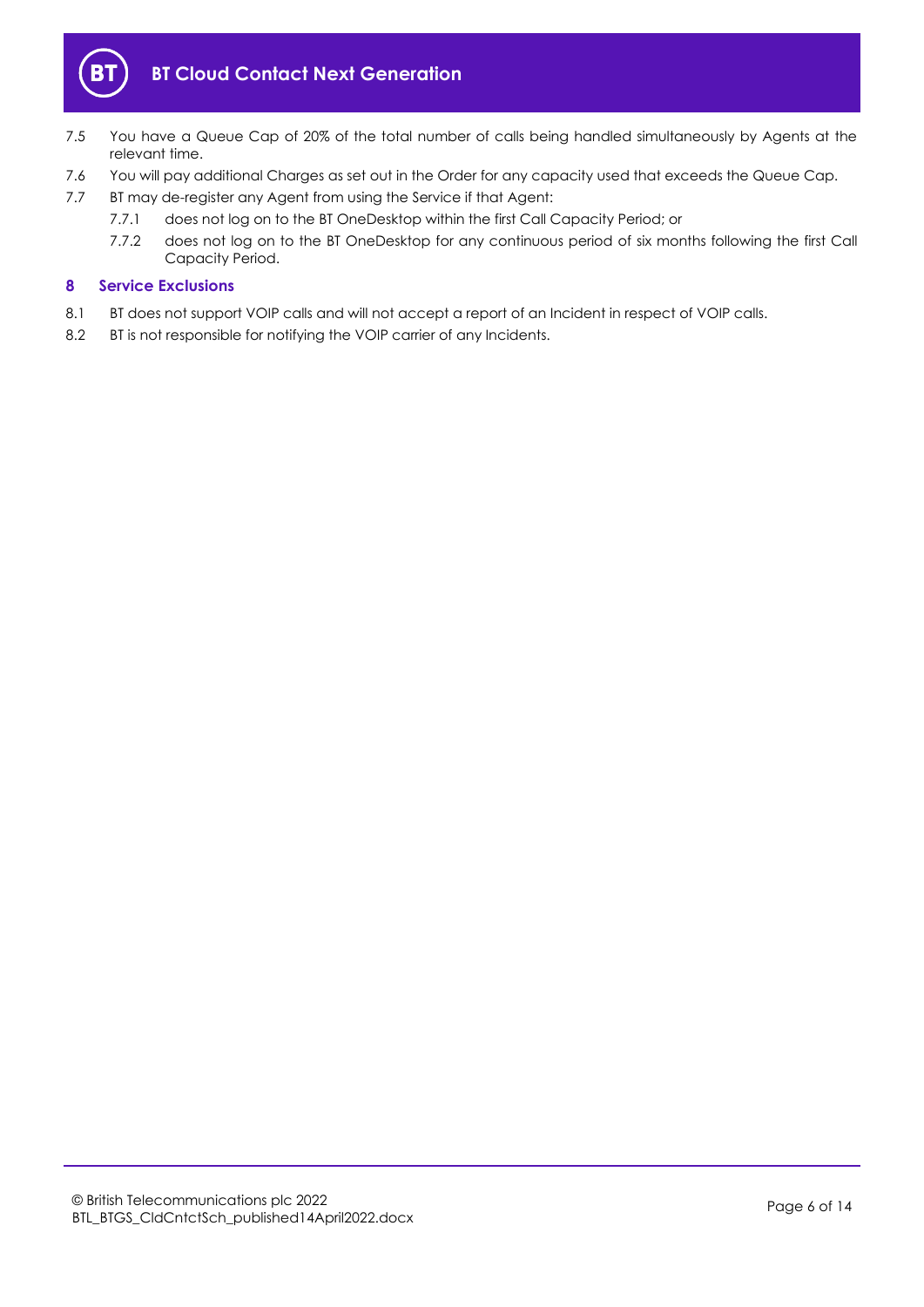

## <span id="page-6-0"></span>**Part B – Service Delivery and Management**

#### <span id="page-6-1"></span>**9 BT's Obligations**

#### <span id="page-6-10"></span><span id="page-6-3"></span>9.1 **Service Delivery**

Before the Service Start Date and, where applicable, throughout the provision of the Service, BT:

- 9.1.1 will provide to you contact details for the BT Service Desk that you will be able to contact to submit service requests, report Incidents and ask questions about the Service ("**Service Desk**");
- 9.1.2 will comply with all reasonable health and safety rules and regulations and reasonable security requirements that apply at a Site and are notified to BT in writing. BT will not be liable if, as a result of any such compliance, BT is in breach of any of BT's obligations under this Contract;
- <span id="page-6-8"></span>9.1.3 will provide you with a date on which delivery of the Service (or each part of the Service, including to each Site) is due to start ("**Customer Committed Date**") and will use commercially reasonable endeavours to meet any Customer Committed Date;
- 9.1.4 provide any Professional Services as selected by you in the Order to support provision of the Service for your use; and
- 9.1.5 provide you with the Start-Up Kit and credentials to access the BT Cloud Contact knowledge base.

#### <span id="page-6-4"></span>9.2 **Commissioning of the Service**

Before the Service Start Date, BT will:

- 9.2.1 configure the Service;
- 9.2.2 conduct a series of standard tests on the Service to ensure that it is configured correctly;
- 9.2.3 connect the Service to each Enabling Service; and
- 9.2.4 on the date that BT has completed the activities in this Paragrap[h 9.2,](#page-6-4) confirm to you that the Service is available for performance of any Acceptance Tests as set out in Paragraph [10.2.](#page-7-0)

#### <span id="page-6-6"></span><span id="page-6-5"></span>9.3 **During Operation**

On and from the Service Start Date, BT:

- 9.3.1 will use reasonable endeavours to resolve Incidents reported to the Service Desk, if BT will not provide support to you for, and you may not report any Incidents in relation to, any Telephony calls that you route over the Internet.
- <span id="page-6-7"></span>9.3.2 may carry out Maintenance from time to time and will endeavour to inform you at least five Business Days before any Planned Maintenance on the BT Network and/or BT Equipment, however you agree that BT may inform you with less notice than normal where emergency Maintenance is required: and
- 9.3.3 may, in the event of a security breach affecting the Service, require you to change any or all your passwords. BT does not guarantee the security of the Service against unauthorised or unlawful access or use.

#### 9.4 **The End of the Service**

On termination of the Service by either one of us, or expiry, BT:

- 9.4.1 will provide configuration information relating to the Service provided in a format that BT reasonably specifies;
- 9.4.2 may disconnect and remove any BT Equipment located at the Sites;
- 9.4.3 may, following consultation with you, delete any Content; and
- 9.4.4 remove your accounts and associated data from the BT Cloud Contact Platform.

#### <span id="page-6-2"></span>**10 Your Obligations**

#### <span id="page-6-9"></span>10.1 **Service Delivery**

Before the Service Start Date and, where applicable, throughout the provision of the Service by BT, you will:

- 10.1.1 provide BT with the names and contact details of any individuals authorised to act on your behalf for Service management matters ("**Customer Contact**"), but BT may also accept instructions from a person who BT reasonably believes is acting with your authority;
- 10.1.2 provide BT with any information reasonably required without undue delay;
- 10.1.3 provide BT with access to any Sites during Business Hours, or as otherwise agreed, to enable BT to set up, deliver and manage the Service;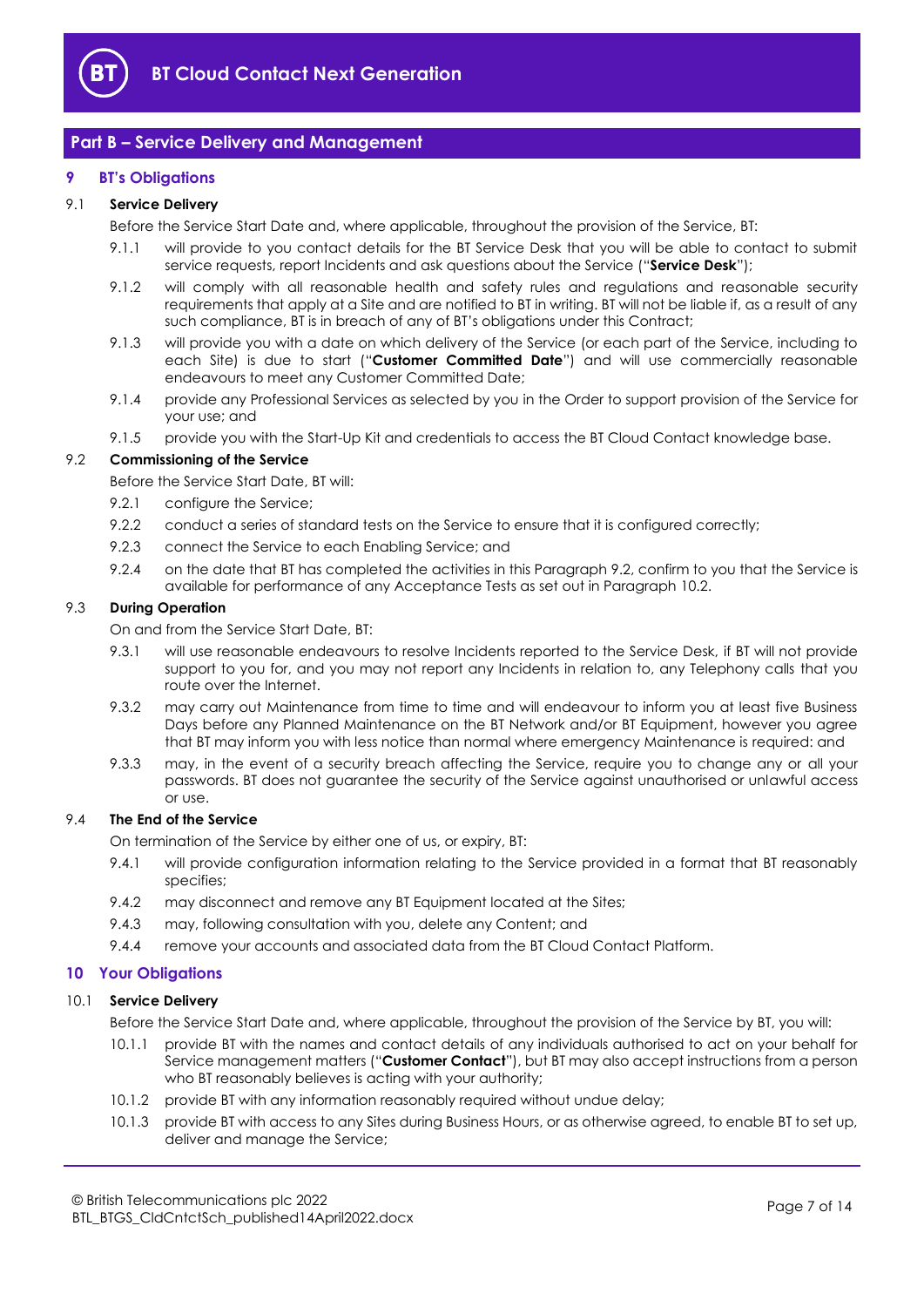

- 10.1.4 complete any preparation activities that BT may request to enable you to receive the Services promptly and in accordance with any reasonable timescales;
- 10.1.5 notify BT in writing of any health and safety rules and regulations and security requirements that apply at a Site;
- 10.1.6 in jurisdictions where an employer is legally required to make such disclosure to its employees and/or Users:
- 10.1.7 inform your employees and Users that as part of the Service being delivered by BT, BT may monitor and report to you the use of any targeted applications by your employees and/or Users; and
- 10.1.8 ensure that your employees and Users have consented or will be deemed to have consented to such monitoring and reporting (if such consent is legally required), agree that BT will not be liable for any failure by you to comply with this instruction and indemnify BT from and against any Claims or action brought by your employees or Users against BT arising out of the delivery of Services by BT.
- 10.1.9 ensure that the LAN protocols, configurations and applications you use will be compatible with the Service, including, in the case of call delivery over MPLS, appropriate class of service configurations for voice;
- 10.1.10 open permanently the required firewall ports as set out in the Start-Up Kit; and
- 10.1.11 ensure that you comply with all other requirements and specifications as detailed in the Start-Up Kit.

#### <span id="page-7-2"></span><span id="page-7-0"></span>10.2 **Acceptance Tests**

- 10.2.1 After receiving notice from BT under Paragrap[h 9.2.4,](#page-6-5) you will promptly carry out the Acceptance Tests for the Service. The Service will be deemed to have been accepted if you have not:
	- (a) carried out the Acceptance Tests and confirmed acceptance in writing; or
	- (b) notified BT in writing that the Service has not passed the Acceptance Tests,
	- (c) within five Business Days following notification under Paragraph [9.2.4.](#page-6-5)
- 10.2.2 Subject to Paragraph [10.2.3,](#page-7-1) the Service Start Date will be the earlier of the following:
	- (a) the date that you confirm acceptance of the Service in writing under Paragraph [10.2.1\(a\);](#page-7-2) or
	- (b) the date following the fifth Business Day following notification under Paragrap[h 9.2.4.](#page-6-5)
- 10.2.3 If the Acceptance Tests are not passed, BT will remedy the non-conformance without undue delay and notify you that BT has remedied the non-conformance and inform you of the Service Start Date.

#### <span id="page-7-1"></span>10.3 **Service Operation**

- On and from the Service Start Date, you will:
- 10.3.1 ensure that any incidents are investigated and diagnosed by your internal helpdesk as being an incident relating to the Service, before reporting to the Service Desk;
- 10.3.2 ensure that the Customer Contact at your internal helpdesk will take incident reports from Users and pass the relevant reports to the Service Desk using the reporting procedures agreed between both of us, and will be available for all subsequent Incident management communications;
- 10.3.3 monitor and maintain any Customer Equipment connected to the Service or used in connection with the Service;
- 10.3.4 ensure that any Customer Equipment that is connected to the Service or that you use, directly or indirectly, in relation to the Service is:
	- (a) connected using the applicable BT Network termination point, unless you have BT's permission to connect by another means and used in accordance with any instructions, standards and safety and security procedures applicable to the use of that Customer Equipment; and
	- (b) adequately protected against viruses and other beaches of security;
	- (c) technically compatible with the Service and will not harm or damage BT Equipment, the BT Network, or any of BT's supplier's or subcontractor's network or equipment; and
	- (d) approved and used in accordance with relevant instructions and Applicable Law;
- 10.3.5 immediately disconnect any Customer Equipment, or advise BT to do so at your expense, if Customer Equipment does not meet any relevant instructions, standards or Applicable Law;
- 10.3.6 manage and maintain access profiles, passwords and other systems administration information relating to the control of Users' access to the Service;
- 10.3.7 immediately terminate access for any person who ceases to be an authorised User.
- 10.3.8 ensure the security and proper use of all valid User access profiles, passwords and other systems administration information used in connection with the Service and: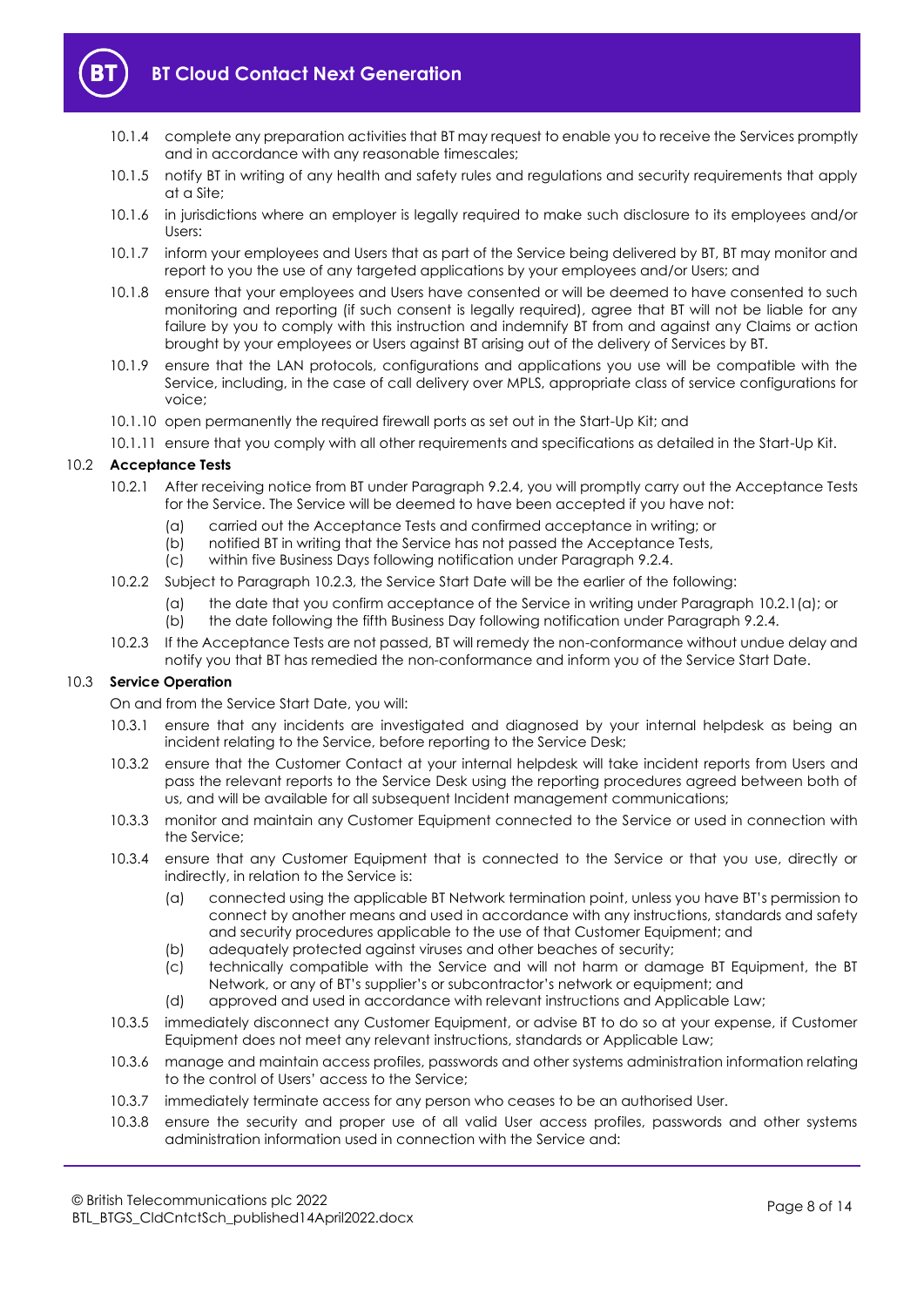

- (a) inform BT immediately if a user ID or password has, or is likely to, become known to an unauthorised person, or is being or may be used in an unauthorised way;
- (b) take all reasonable steps to prevent unauthorised access to the Service; and (c) satisfy BT's security checks if a password is lost or forgotten.
- satisfy BT's security checks if a password is lost or forgotten.
- 10.3.9 if BT requests you to do so in order to ensure the security or integrity of the Service, change any or all passwords and/or other systems administration information used in connection with the Service;
- 10.3.10 comply with the provisions of any Software licences provided with or as part of the Service;
- 10.3.11 ensure that you have appropriate measures in place to enable Users to call emergency services at all times;
- 10.3.12 ensure that your campaign and dialling parameters are tuned such that any Telephony calling results are compliant with the dialler rules set by the regulator of the country in which any call terminates;
- 10.3.13 provide BT with, and inform BT of any changes to, the Email address for a mailbox that can be accessed by all Users and to which BT may send Service update information;
- 10.3.14 ensure that all Users can access and are using the latest version of the Service components in accordance with instructions notified to you by BT from time to time; and
- 10.3.15 ensure that all your configurations comply with all other requirements and specifications as detailed in the latest version of the Start-Up Kit.

#### <span id="page-8-0"></span>**11 Notification of Incidents**

Where you become aware of an Incident:

- 11.1 the Customer Contact will report it to BT's Service Desk;
- <span id="page-8-4"></span>11.2 BT will give you a unique reference number for the Incident ("**Ticket**");
- <span id="page-8-3"></span>11.3 BT will inform you when BT believes the Incident is cleared, and will close the Ticket when:
	- 11.3.1 you confirm that the Incident is cleared within 24 hours of being informed; or
		- 11.3.2 BT has attempted unsuccessfully to contact you, in the way agreed between both of us, in relation to the Incident and you have not responded within 24 hours of BT's attempt to contact you.
- <span id="page-8-5"></span>11.4 If you confirm that the Incident is not cleared within 24 hours of being informed, the Ticket will remain open, and BT will continue to endeavour to resolve the Incident and, where appropriate, BT will continue to measure Availability Downtime, until the Ticket is closed as set out in Paragrap[h 11.3.](#page-8-3)
- 11.5 Where BT becomes aware of an Incident, Paragraphs [11.2,](#page-8-4) [11.3](#page-8-3) an[d 11.4](#page-8-5) will apply.

#### <span id="page-8-1"></span>**12 Invoicing**

- 12.1 BT will invoice you for the Charges for the Service as set out in Paragraph [12.2](#page-8-6) in the amounts and currency specified in any Orders.
- <span id="page-8-6"></span>12.2 Unless stated otherwise in an applicable Order, BT will invoice you for:
	- 12.2.1 Installation Charges, on the Service Start Date;
	- 12.2.2 Recurring Charges and Usage Charges, monthly in arrears will be calculated daily for any period where Service is provided for less than one month; and
	- 12.2.3 any Termination Charges incurred in accordance with Paragraph [12.3.6](#page-8-7) upon termination of the relevant Service.
- 12.3 BT may invoice you for any of the following Charges in addition to those set out in the Order:
	- 12.3.1 Charges for investigating Incidents that you report to BT where BT finds no Incident or that the Incident is outside the Service Management Boundary;
	- 12.3.2 Charges for commissioning the Service as set out in Paragraph [9.2](#page-6-4) outside of Business Hours;
	- 12.3.3 Charges for restoring Service if the Service has been suspended in accordance with Paragraph10.1.2 of the General Terms;
	- 12.3.4 Charges for cancelling the Service in accordance with Paragraph16 of the General Terms;
	- 12.3.5 Charges for expediting provision of the Service at your request after you have been informed of the Customer Committed Date; and
	- 12.3.6 any other Charges set out in any applicable Order or the BT Price List or as otherwise agreed between both of us.

#### <span id="page-8-7"></span><span id="page-8-2"></span>**13 Charges at the end of the Contract**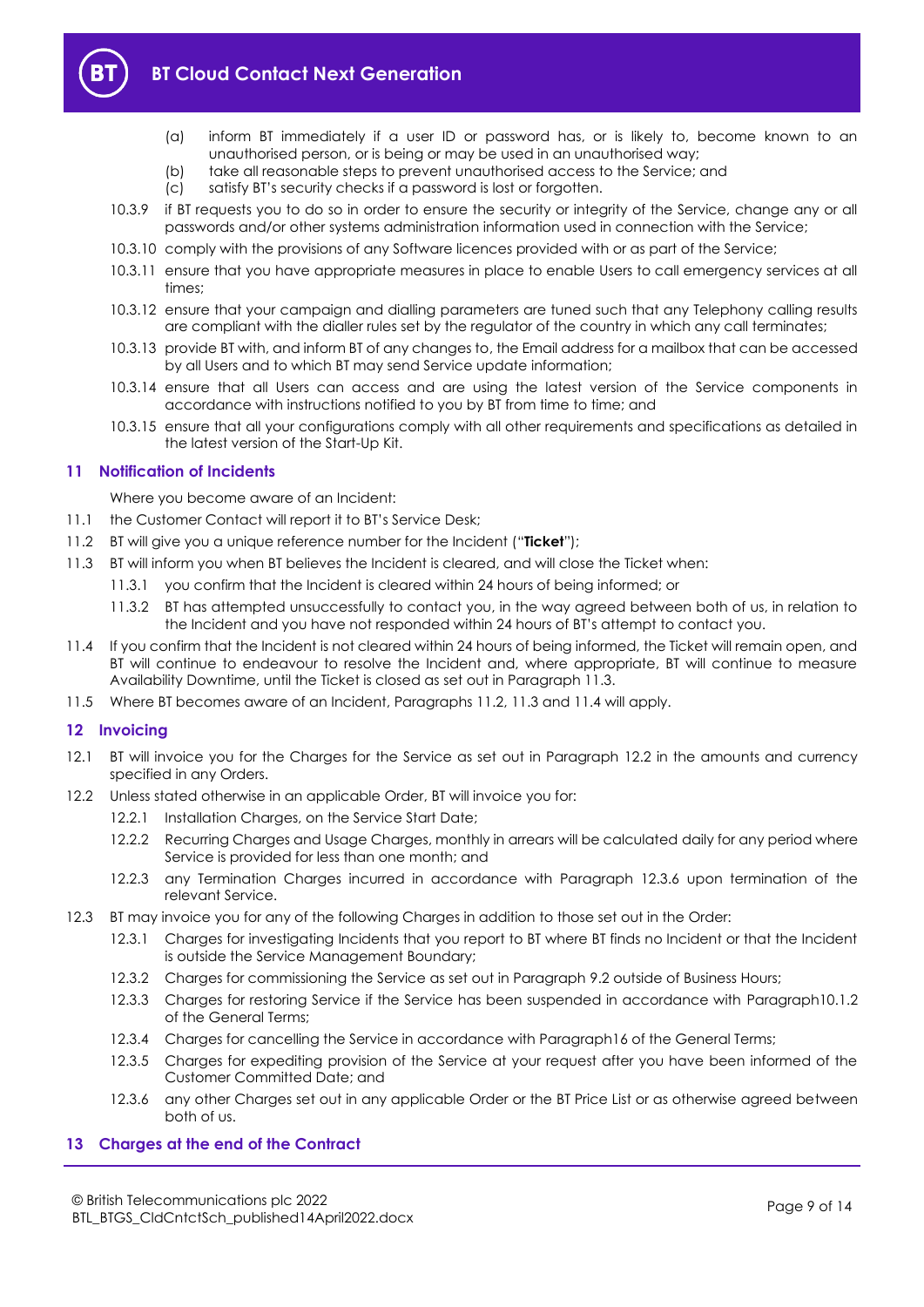

If you exercise your right under Paragraph17 of the General Terms to terminate the Contract or any Service for convenience, you will pay BT:

- 13.1 all outstanding Charges for Service rendered;
- 13.2 De-installation Charges;
- 13.3 any remaining Charges outstanding with regard to BT Equipment or Purchased Equipment;
- 13.4 any other Charges set out in the Order; and
- 13.5 if you terminate during the Minimum Period of Service or any Renewal Period you will pay BT:
	- 13.5.1 all charges incurred by BT from a supplier due to the early termination;
	- 13.5.2 for any parts of the Service that were terminated during the first 12 months of the Minimum Period of Service:
		- (a) Termination Charges, by way of compensation, equal to 100 per cent of the minimum volume commitment multiplied by the monthly Charge per User, each as set out in the Order, for any remaining months of the first 12 months of the Minimum Period of Service; and
		- (b) any waived Installation Charges; and
	- 13.5.3 for any parts of the Service that were terminated after the first 12 months of the Minimum Period of Service or during a Renewal Period, Termination Charges, by way of compensation, equal to 20 per cent of the Recurring Charges for any remaining months of the Minimum Period of Service or the Renewal Period.

#### <span id="page-9-0"></span>**14 Service Amendment**

- <span id="page-9-2"></span>14.1 You may request, by giving BT Notice, a change to:
	- 14.1.1 an Order for the Service (or part of an Order) at any time before the applicable Service Start Date; or
	- 14.1.2 the Service at any time after the Service Start Date.
- 14.2 If you exercise your right under Paragraph [14.1](#page-9-2), and except where a change results from BT's failure to comply with BT's obligations under the Contract, BT will, within a reasonable time, provide you with a written estimate, including:
	- 14.2.1 the likely time required to deliver the changed Service; and
	- 14.2.2 any changes to the Charges due to the changed Service.
- 14.3 BT has no obligation to proceed with any change that you request under Paragraph [14.1,](#page-9-2) unless and until we both agree in writing on the necessary changes to the Charges, implementation timetable and any other relevant terms of the Contract to take account of the change.
- 14.4 If BT changes a Service prior to the Service Start Date because you have given BT incomplete or inaccurate information, BT may, in BT's reasonable discretion, apply additional reasonable one-time and/or Recurring Charges.

#### <span id="page-9-1"></span>**15 IP Addresses, Domain Names and Telephone Numbers**

- 15.1 Except for IP Addresses expressly registered in your name, all IP Addresses and Domain Names made available with the Service will always remain BT's property or the property of BT's suppliers and will be non-transferable. All your rights to use such IP Addresses and/or Domain Names will cease on termination or expiration of the Service.
- 15.2 BT cannot ensure that any requested Domain Name will be available from or approved for use by the Internet Registration Authorities and BT has no liability for any failure in the Domain Name registration, transfer, or renewal process.
- 15.3 You warrant that you are the owner of or are authorised by the owner of the trademark or name that you wish to use as a Domain Name.
- 15.4 You are responsible for all fees associated with registration and maintenance of your Domain Name and will reimburse BT for all fees that BT pays to any Internet Registration Authorities, and thereafter be responsible for paying such fees directly to the relevant Internet Registration Authorities.
- 15.5 Telephone numbers made available with the Service will always remain BT's property and will be nontransferable, and all your rights to use telephone numbers will cease on termination or expiration of the Service.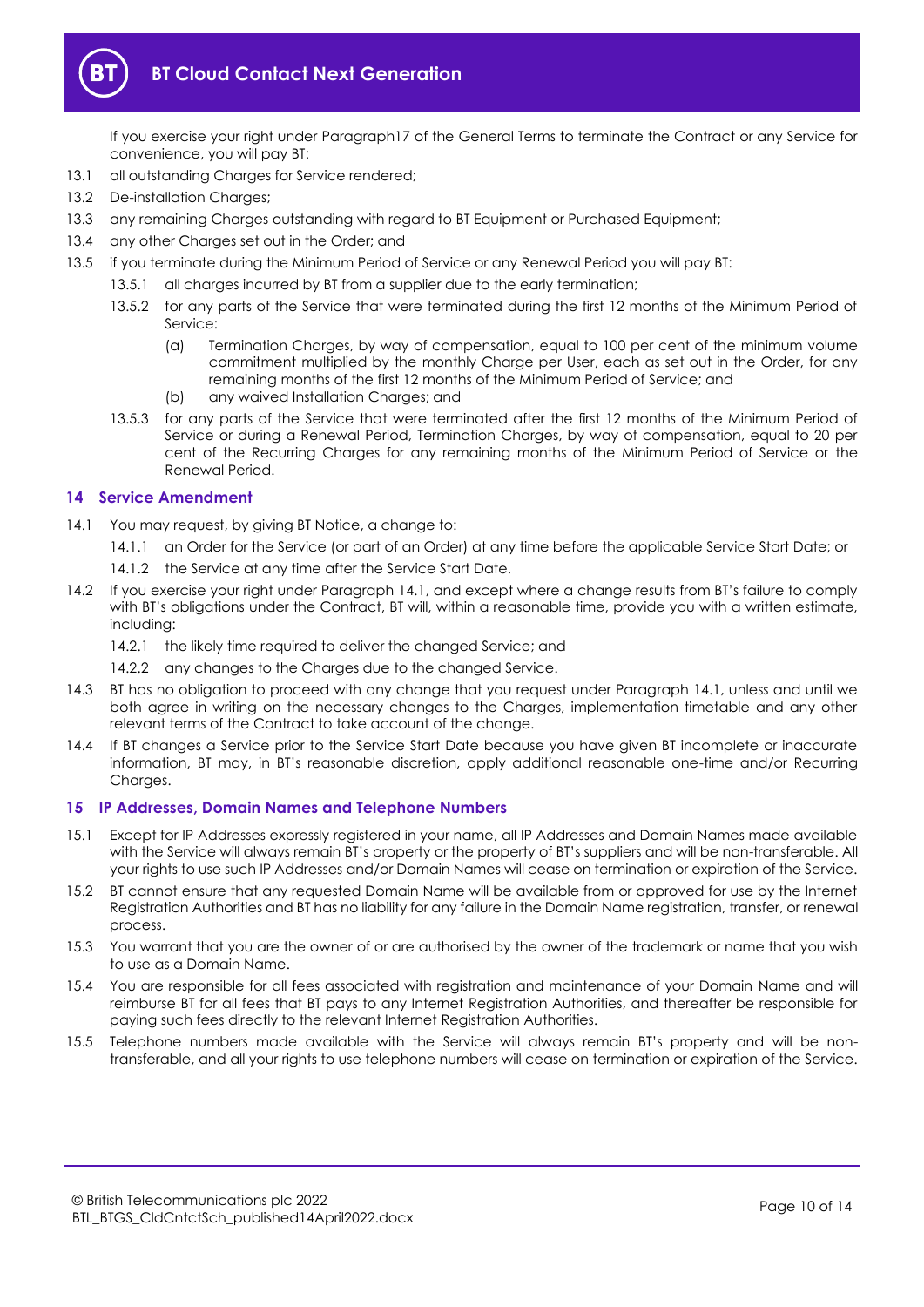

# <span id="page-10-0"></span>**Part C – Service Levels**

#### <span id="page-10-1"></span>**16 Service Levels**

16.1 Service levels do not apply to the Service.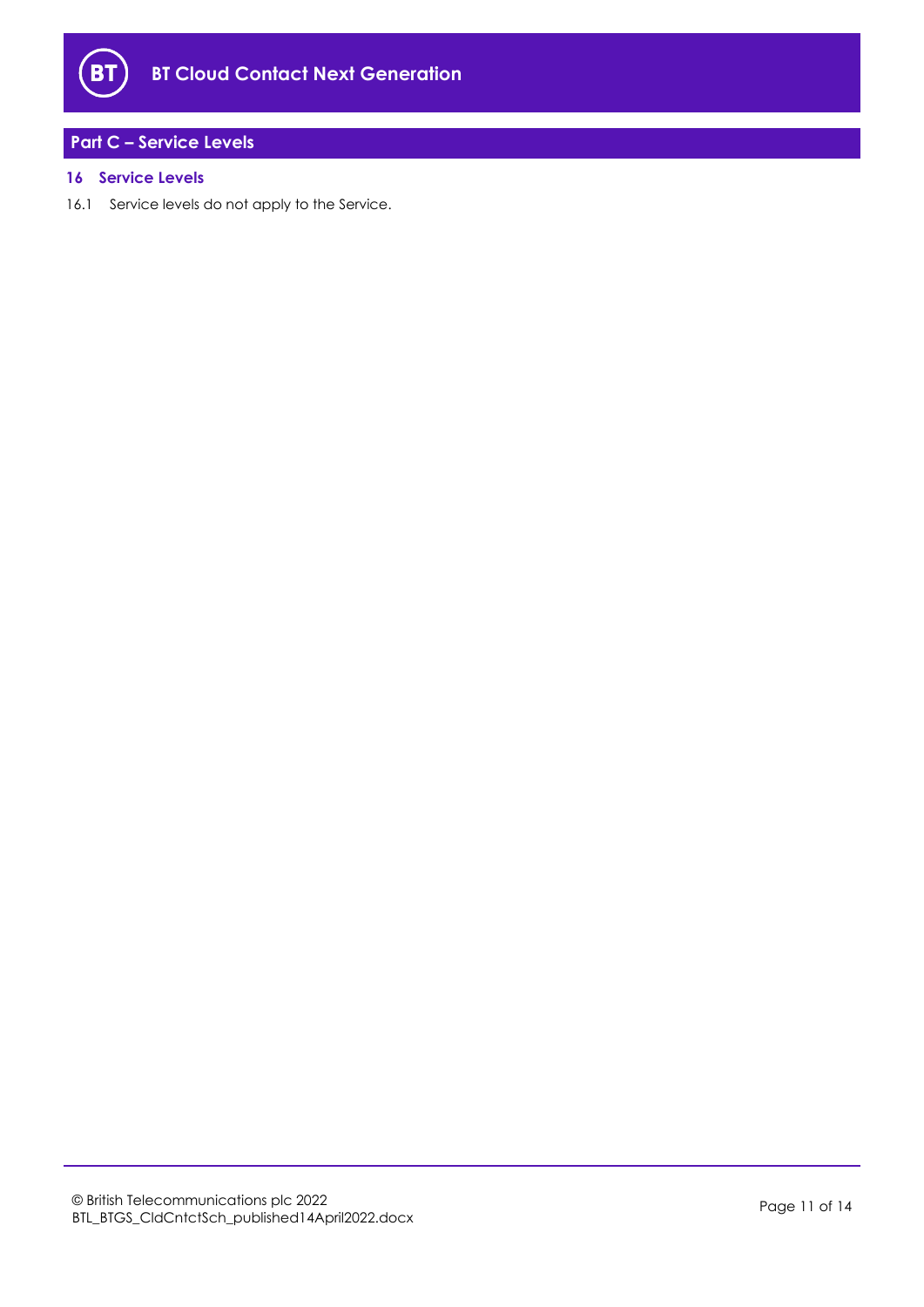

# <span id="page-11-0"></span>**Part D – Defined Terms**

#### <span id="page-11-1"></span>**17 Defined Terms**

In addition to the defined terms in the General Terms, capitalised terms in this Schedule will have the following meanings (and in the case of conflict between these defined terms and the defined terms in the General Terms, these defined terms will take precedence for the purposes of this Schedule):

"**Acceptance Tests**" means those objective tests conducted by you, which, when passed confirm that you accept the Service and that the Service is ready for use save for any minor non-conformities, which will be resolved as an Incident as set out Paragraph [9.3.1](#page-6-6) an[d 9.3.2.](#page-6-7)

"**Access Line**" means a Circuit connecting a Site to the BT Network.

"**Administrator**" has the meaning given to it in Paragraph [2.1.](#page-1-5)

"**Agent**" means a User of the Service that receives Inbound Communications and places Outbound Communications.

"**Allowed Capacity**" has the meaning given in Paragraph [7.1.](#page-4-5)

"**API**" means application programming interface.

"**Availability**" means the when the Service is functioning.

"**BT Cloud Contact Platform**" means a set of computer programs, servers and Firewalls hosted in BT Data Centres that allows you to access the Service.

"**BT Cloud Contact Firewall**" means the firewall used to protect the BT Cloud Contact Platform against undesirable access.

"**BT Data Centre**" means a location owned or occupied by BT where BT Equipment is used to host data.

"**BT Network**" means the communications network owned or leased by BT and used to provide the Service.

"**BT One Desktop**" means the graphical user interface that can be accessed by Agents and Supervisors.

"**Business Hours**" means between the hours of 08:00 and 17:00 in a Business Day.

"**Call Capacity Period**" means any period of three consecutive months, the first beginning on the Service Start Date and each subsequent period beginning on the date after the previous period ends.

"**Call Routing Strategies**" means the planned routes as may be agreed from time to time between the Parties for Incoming Communications and, if selected by the Customer as set out in the Order, any Predictive Dialler or Preview Dialler Outbound Communications, to Agents based on information received by the Configuration Manager.

"**Campaign**" means a list of telephone numbers that are dialled based on certain Dialling Parameters and in case of predictive dialling on complex algorithms to predict the number of calls to make.

"**Circuit**" means any line, conductor, or other conduit between two terminals by which information is transmitted, and that is provided as part of the Service.

"**Concurrent Agents**" means all Agents concurrently logged in to the Service at any one time.

"**Configuration Manager**" means a server that receives and retains data regarding Agents, Groups, Queues, Skills, Teams, Events, Call Routing Strategies, and any Inbound Communication network connections.

"**Content**" means applications, data, information (including emails), video, graphics, sound, music, photographs, software, or any other material.

"**Contracted Maintenance Hours**" means the times during which BT will provide maintenance for BT Equipment, which will be Business Hours unless specified otherwise in the Order.

"**CRM**" means Customer Relationship Management.

"**Customer Committed Date**" has the meaning given in Paragraph [9.1.3.](#page-6-8)

"**Customer Contact**" has the meaning given in Paragraph [10.1.1.](#page-6-9)

"**Customer Equipment**" means any equipment including any Purchased Equipment and any software, other than BT Equipment, used by you in connection with a Service.

"**Customer Relationship Management**" or "**CRM**" means a software application that manages customer data and customer interactions.

"**Customer Requirements Form**" means the form that sets out the requirements for the Service agreed between the both of us.

"**DAP**" means Delivered at Place as defined in Incoterms® 2010.

"**Data Connectivity**" means the ability to send and receive data over the Internet.

"**Designer Application**" means a graphical tool for design and deployment of the Call Routing Strategies on the BT Cloud Contact Platform.

"**De-installation Charges**" means the charges payable by you on de-installation of the Service that will be equal to the then current rates for Installation Charges on the date of de-installation.

"**Dialling Parameters**" means the parameters the Customer can set like Telephony resources, call progress analysis, call routing, retry options, etc. to run a Campaign.

"**Domain Name**" means a readable name on an Internet page that is linked to a numeric IP Address.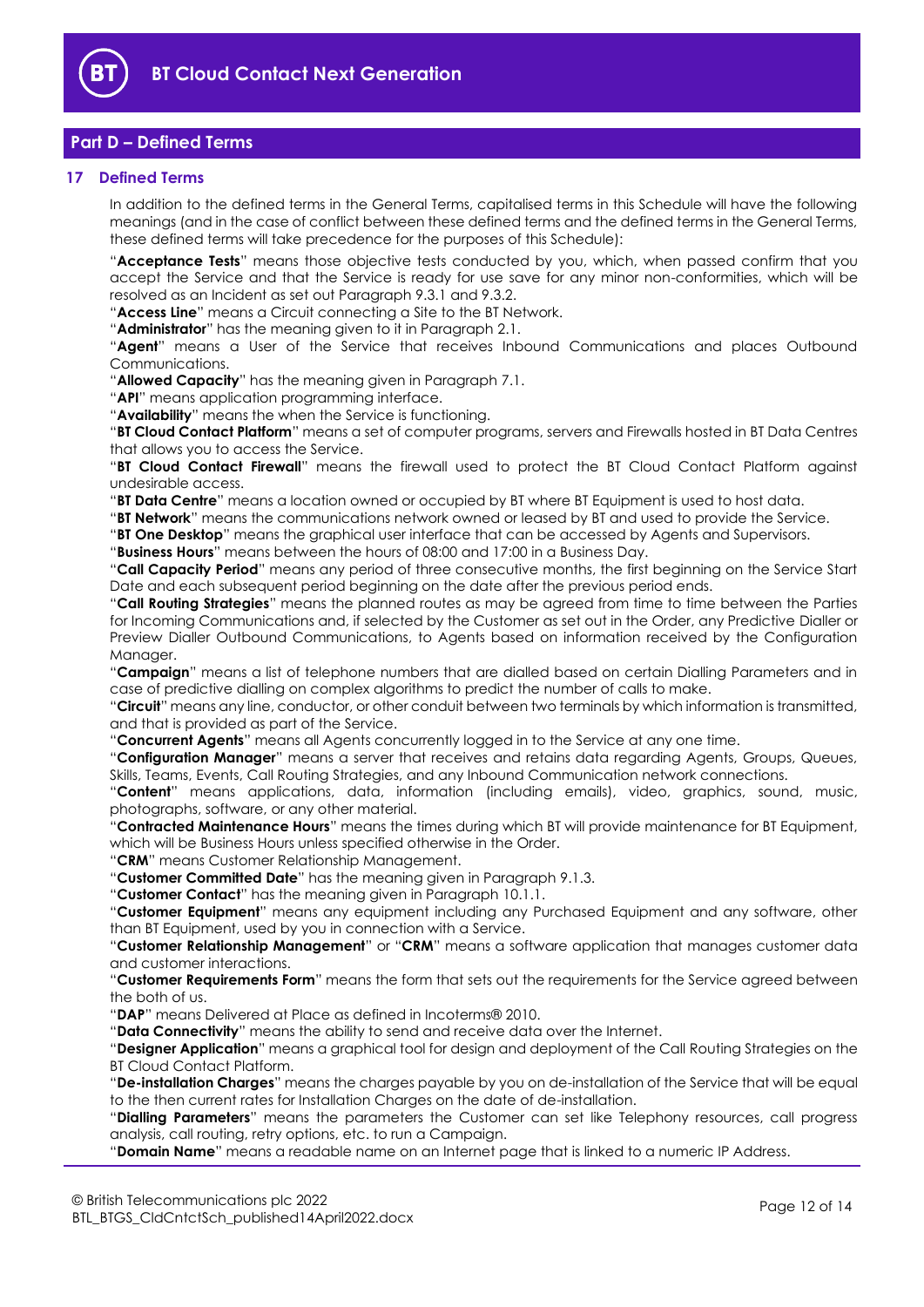

"**EFTA**" means European Free Trade Association.

"**Electronic Mail**" or "**Email**" means the method of exchanging digital messages from an author to one or more recipients.

"**Enabling Service**" has the meaning given in Paragraph [5.1.](#page-2-3)

"**EU**" means European Union.

"**Events**" means any events that occur within the BT Cloud Contact Platform, such as when a Telephony call is started or terminated, that may trigger, or be triggered by, other events in accordance with the applicable Call Routing Strategy.

"**FTP Server**" means a server located at a BT Data Centre that contains the Customer's databases that can be accessed by the Customer to upload and download data relating to the Service.

"**Gateway**" means the demarcation device at the BT Data Centres between the Service and the BT Telephony networks.

"**Group**" means a grouping of Agents working in the same area of expertise that receives Inbound Communications from the same Queues.

"**Incident**" means an unplanned interruption to, or a reduction in the quality of, the Service or element of the Service.

"**Incoterms® 2010**" means the International Commercial Terms, which are a series of pre-defined commercial terms published by the International Chamber of Commerce and are a trademark of the International Chamber of Commerce.

"**Installation Charges**" means those Charges set out in the Order in relation to installation of the Service and/or any Purchased Equipment, Customer Equipment and/or BT Equipment as applicable.

"**Instant Messaging**" means a type of online chat that offers real-time text transmission over the Internet.

"**Integrated Services Digital Network**" or "**ISDN**" means a set of communication standards for simultaneous digital transmission of voice, video, data, and other network services over the traditional circuits of the PSTN.

"**Interactive Voice Response**" means the use of pre-recorded voice prompts and menus to present information and options to any person making an Inbound Communication.

"**Internet**" means a global system of interconnected networks that use a standard Internet Protocol to link devices worldwide.

**"Internet Protocol**" or "**IP**" means a communications protocol for devices connected to the Internet that specifies the format for addresses and units of transmitted data.

"**Internet Registration Authority**" means an internationally recognised organisation that logs the registered owners of Domain Names and manages Domain Name registries for the country or international community that it represents.

"**IP Address**" means a unique number on the Internet of a network card or controller that identifies a device and is visible by all other devices on the Internet.

"**Local Area Network**" or "**LAN**" means the infrastructure that enables the ability to transfer IP services within Sites (including data, voice and video conferencing services).

"**Local Contracted Business Hours**" means the times during which maintenance of any Access Line is provided, which will be Business Hours unless specified otherwise in the Order.

**"Maintenance"** means any work on the BT Network or Services, including to maintain, repair or improve the performance of the BT Network or Services.

**"Media Gateway"** means equipment that acts as a translation unit between disparate telecommunication networks.

"**Messaging Providers**" means providers such as Facebook, WhatsApp, WeChat, SMS.

"**Minimum Volume Commitment**" means the minimum volume of Concurrent Agents as set out in the Order. "**Minimum Period of Service**" means a period of 12 consecutive months beginning on the Service Start Date,

unless otherwise set out in an Order.

"**Monthly Charges**" means the monthly Recurring Charges for the Service and the sum of the Usage Charges for the three full previous months divided by three.

"**MPLS**" means multi-protocol label switching.

"**Network Terminating Equipment**" or "**NTE**" means the BT Equipment used to provide the Service, either at the point of connection between the BT Network and the Access Line or provided at the Sites for connection to the Network Terminating Unit.

"**Network Terminating Unit**" or "**NTU**" means the socket where your wiring, equipment or existing qualifying data service is connected to the Access Line.

"**Notice of Non-Renewal**" has the meaning given in Paragraph [6.1.1.](#page-3-1)

"**On-Line Analytical Processing Cube**" or "**OLAP Cube**" means a method of storing data in a multidimensional form for reporting purposes.

"**Outbound Communication**" means an outgoing call or message from the Service via Telephony, Email, or Instant Messaging.